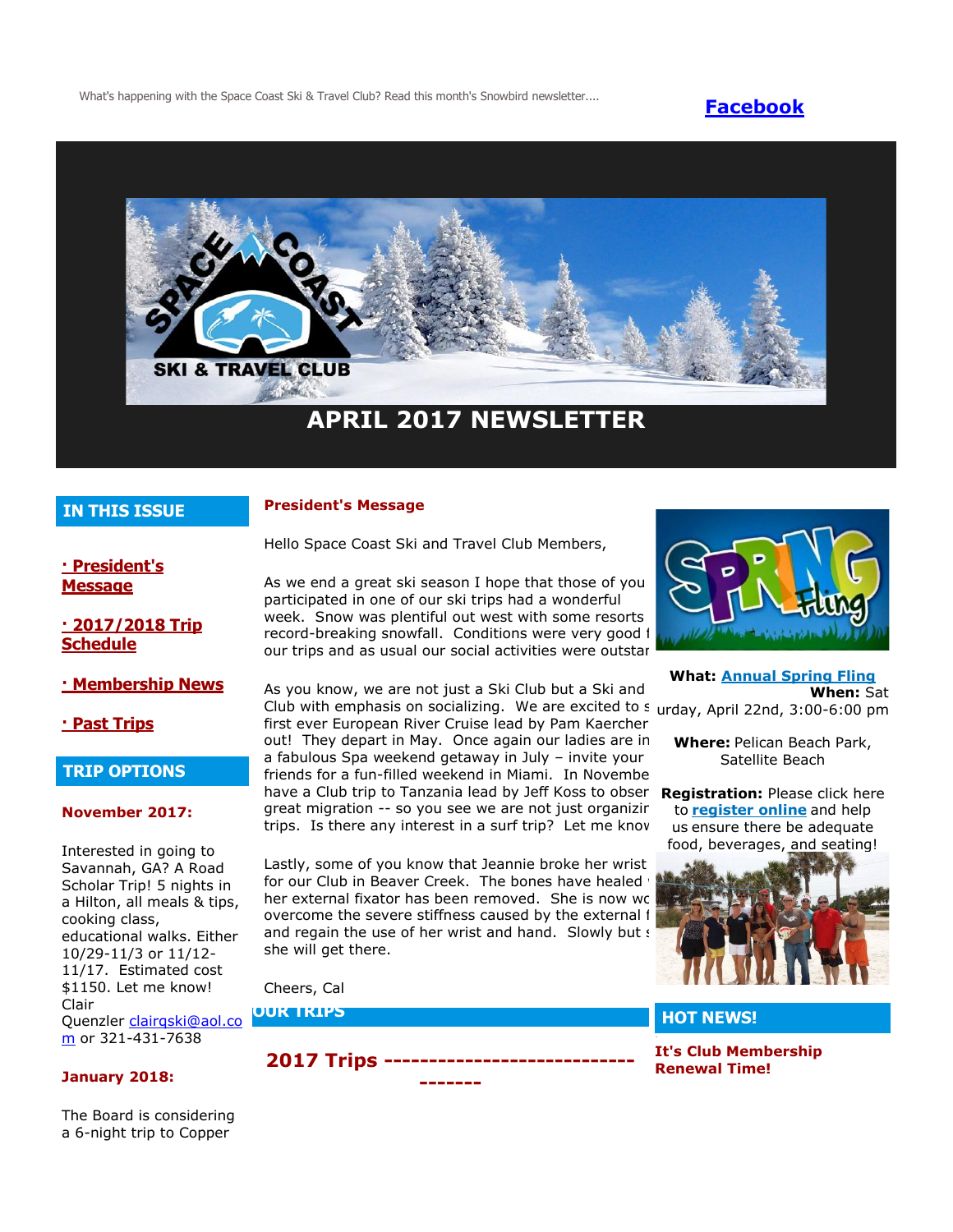Mountain, CO. This group would travel out on Monday, 1 January, and return on Sunday, 7 January. The Board would like your feedback on offering this non-FSC ski trip that would allow families to ski with the Club before school term begins in January 2018. Talk with [Jeff Koss.](mailto:kaoshome@earthlink.net)

## **February 2018:**

The Board is considering a small group trip to Alta/Snowbird, UT. This group would travel the 1st or 2nd week of February. Talk with [Brice](mailto:brice@spacecoastskiclub.com)  [Crossley.](mailto:brice@spacecoastskiclub.com)

## **Spring 2018:**

The Board is considering a European trip to either Nice/Naples or Greece/Italy. Talk with [Pam Kaercher](mailto:Pam@spacecoastskiclub.com).

#### **June/July 2018:**

For an adventurous summer outing, the Board is proposing a tour of Ecuador and the Galapagos in June or July 2018. Early planning has this as a 15-day trip touring Quito, small ship cruising of the Galapagos Islands, and a land tour of Guayaquil, Cuenca, Banos. A 3-night optional post trip extension to an Amazon area eco-lodge is also

Ladies, time to sign up for the Spa trip. Look for trip reports for the following trip in upcoming newsletters.

**\* [European River Cruise:](http://spacecoastskiclub.com/event-2229276)** May 8th-20th, 2017

Trip Leader [Pam Kaercher](mailto:Pam@spacecoastskiclub.com)

**\* [The Spa at Doral:](http://spacecoastskiclub.com/event-2321329)** July 20th-23rd, 2017

Trip Leaders [Jeannie Staubus](mailto:jeannie@spacecoastskiclub.com) and Pam [Kaercher](mailto:Pam@spacecoastskiclub.com)

**\* [African Safari to](http://spacecoastskiclub.com/event-2313660)  [Tanzania:](http://spacecoastskiclub.com/event-2313660)** November 3rd-16th, 2017

Trip Leader [Jeff Koss](mailto:kaoshome@earthlink.net)

## **2018 Trips ---------------------------- -------**

We are planning our 2018 trips and want your input. Come talk to us at the Spring Fling.

**\* Copper Mt, CO:** Need input about going the 1st week in January. Talk with Trip Leader Jeff [Koss.](mailto:kaoshome@earthlink.net)

**\* Steamboat, CO:** FSC Trip, January 20th-27th, 2018

Trip Leader [Debbie Steininger](mailto:debbie@spacecoastskiclub.com)

**\* Alta/Snowbird, UT:** Need input about going early February. Talk with Trip Leader Brice [Crossley.](mailto:brice@spacecoastskiclub.com)

**\* Jackson Hole, WY:** FSC Trip, February 24th - March 3rd, 2018

Trip Leaders [Brice](mailto:brice@spacecoastskiclub.com)  [Crossley](mailto:brice@spacecoastskiclub.com) and [Jeannie Staubus](mailto:jeannie@spacecoastskiclub.com)

**\* Sierra Nevada, Spain:** FSC Trip, March 9th-17th, 2018



Our club's annual membership runs from 1 May through 30 April each year. If you're already an active member, you may have gotten a renewal reminder and invoice automatically from our website.

Renewals are \$30 for Single Memberships and \$50 for Family Memberships. Payments can be made by check (via mail) or cash/check at our upcoming Spring Fling or online with the additional processing fee.

Don't forget that you must be an active member to register for any club trips and your membership will also provide reciprocity for any other Florida Ski Council trips (for only a \$1 fee to other club trip costs)!

Click on this link or the "**[Renew Membership](http://spacecoastskiclub.com/)**"

button above, login to the club website, and you should see the renewal message to click on. To renew in person